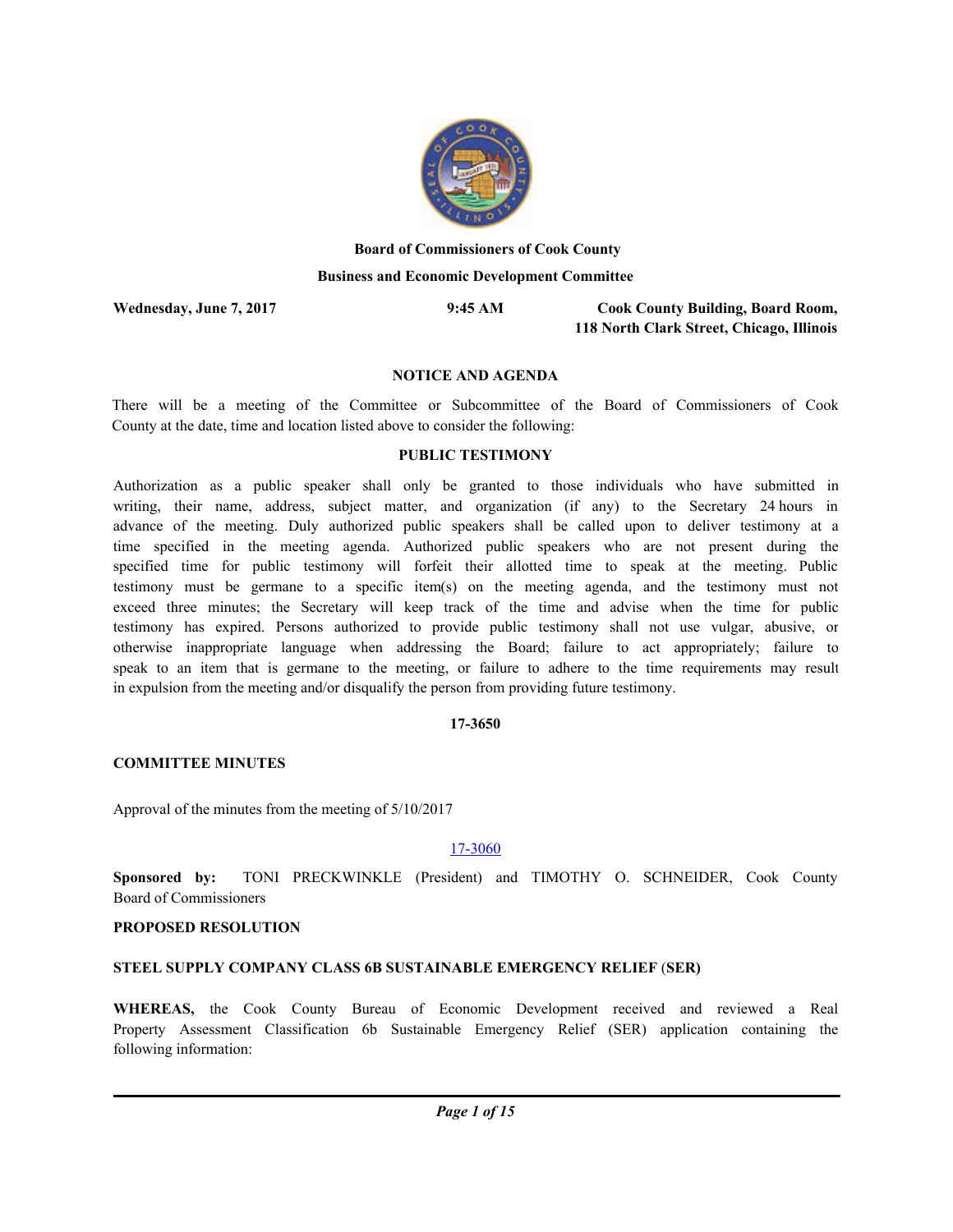| <b>Applicant:</b> Steel Supply Company                                                      |
|---------------------------------------------------------------------------------------------|
| Address: 5105 Newport Drive, Rolling Meadows, Illinois                                      |
| Length of time at current location: 47                                                      |
| Length of time property under same ownership: 50 Years                                      |
| Is there evidence supporting 10 years of the same ownership and/or occupancy (tenancy): Yes |
| Age of the Property (Building): 50 Years                                                    |
| <b>Municipality or Unincorporated Township: Rolling Meadows</b>                             |
| <b>Cook County District: 15</b>                                                             |
| Permanent Index Number(s): 08-08-303-005-0000                                               |
| Municipal Resolution Number: Resolution No. 17-R-18                                         |
| <b>Evidence of Economic Hardship: Yes</b>                                                   |
| Number of blighting factors associated with the property: Four (4)                          |
| Has justification for the Class 6b SER program been provided?: Yes                          |
| <b>Estimated # of jobs created by this project:</b> None                                    |
| <b>Estimated # of jobs retained at this location:</b> 51 full-time jobs                     |
| <b>Estimated # of employees in Cook County:</b> Same as above                               |
| <b>Estimated # of construction jobs:</b> None                                               |

**Proposed use of property: Industrial - Manufacturing:** Manufacturing, warehousing and distribution of steel finish bars and tubular products

# **Living Wage Ordinance Compliance Affidavit Provided:** Yes

**WHEREAS,** the Cook County Board of Commissioners has adopted a Real Property Assessment Classification 6b Sustainable Emergency Relief (SER) that provides an applicant a reduction in the assessment level for a long-term existing industrial enterprise that meets the qualifications of the SER program ; and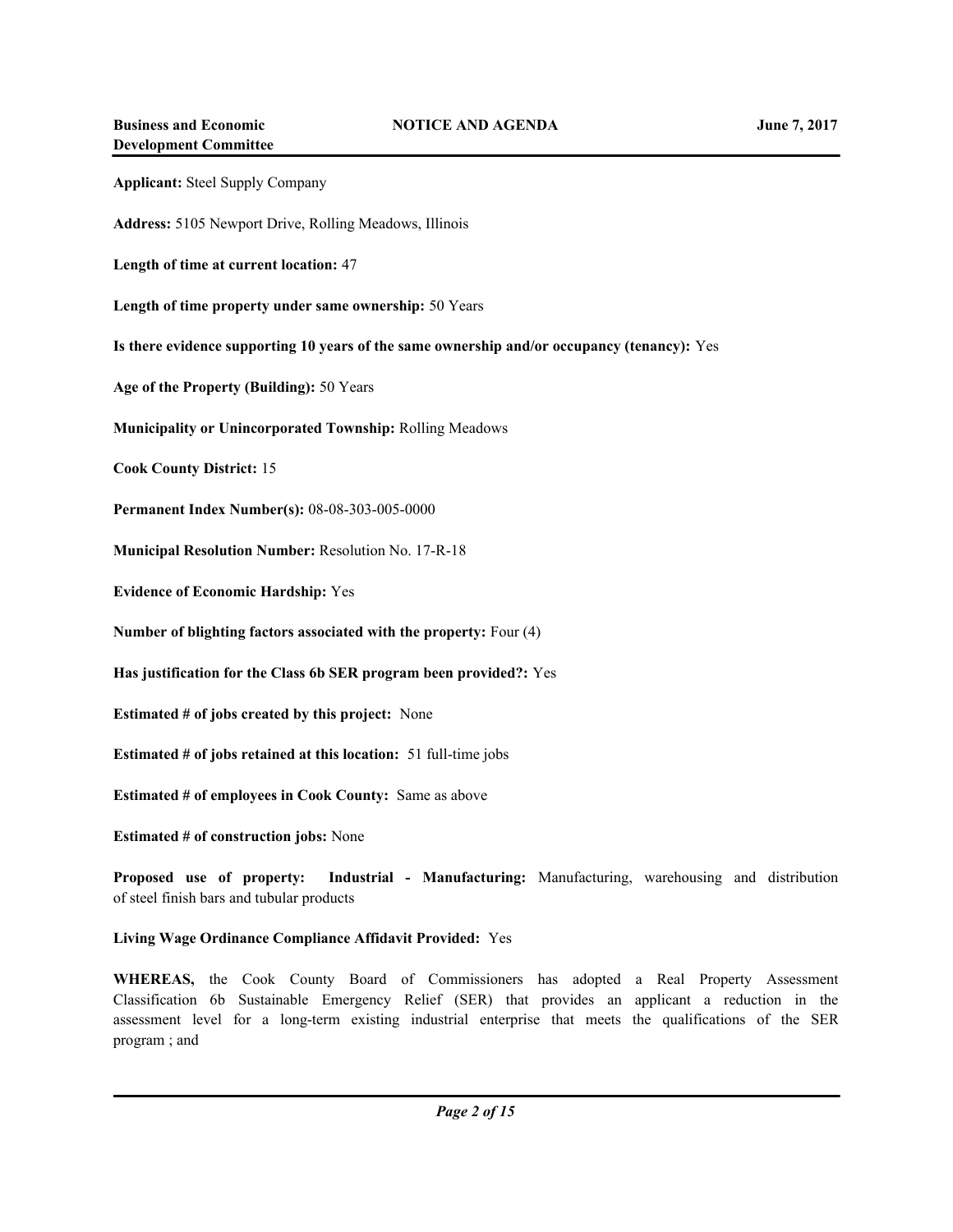**WHEREAS,** the Cook County Classification System for Assessment requires that an applicant under the Class 6b SER program provide evidence justifying their participation in the subject program; and

**WHEREAS,** Class 6b SER requires a resolution by the County Board validating the property for the purpose of the Class 6bSER Program; and

**WHEREAS**, the industrial enterprise that occupies the premises has been at the same location for a minimum of ten years prior to the date of the application for the Class 6b SER Program;

**WHEREAS**, the industrial enterprise that occupies the premises has submitted evidence of economic hardship to the Cook County Bureau of Economic Development supporting a determination that participation in the Class 6b SER Program is necessary for the industrial enterprise to continue its operations at its current location and maintain its staff, and without the Class 6b SER the industrial enterprise would not be economically viable causing the property to be in imminent risk of becoming vacant and unused; and

**WHEREAS**, the applicant is not receiving another Cook County Property Tax Incentive for the same property; and

**WHEREAS,** the municipality states the Class 6b SER is necessary for the industrial enterprise to maintain is operations on this specific real estate. The municipal resolution cites the qualifications of this property to meet the definition of the Class 6b SER program; and

**WHEREAS,** industrial real estate is normally assessed at 25% of its market value, qualifying industrial real estate eligible for the Class 6b SER can receive a significant reduction in the level of assessment from the date that the application is approved by the Cook County Assessor. Properties receiving Class 6b SER will be assessed at 10% of the market value for 10 years, 15% for the 11th year and 20% in the 12th year; and

**WHEREAS**, the applicant understand that the Class 6b SER classification is not renewable and also the applicant vacates the specific real estate while the Class 6b SER is in place the designation will terminate and the assessment level will immediately revert back to the 25% assessment level; and

**NOW, THEREFORE, BE IT RESOLVED,** by the President and Board of Commissioners of the County of Cook, that the President and Board of Commissioners validate the above-captioned property is meets the requirements of the Class 6bSER Program; and

**BE IT FURTHER RESOLVED,** that the County Clerk is hereby authorized and directed to forward a certified copy of this resolution to the Office of the Cook County Assessor

**Legislative History :** 5/10/17 - Board of Commissioners - refer to the Business and Economic Develop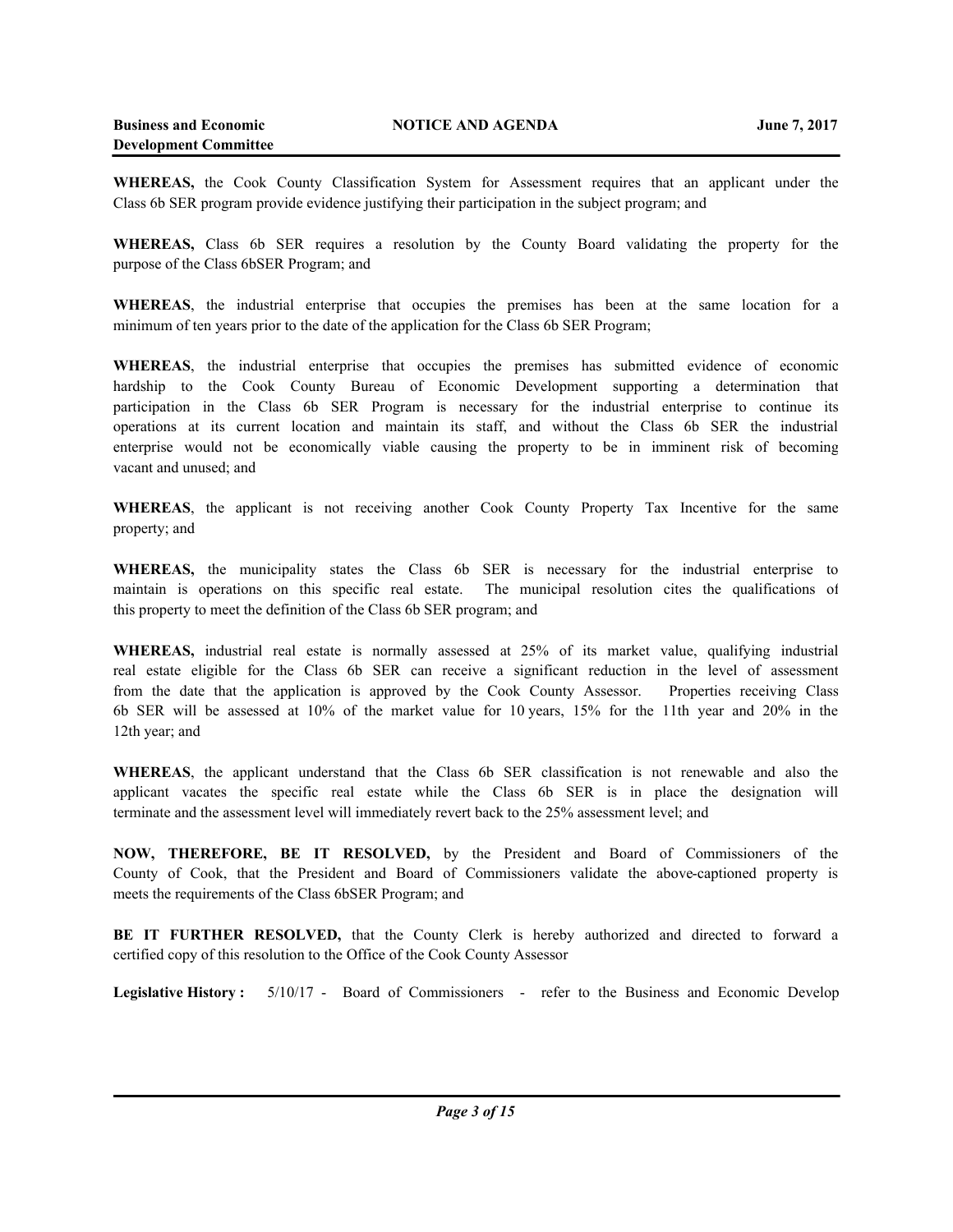#### 17-3061

**Sponsored by:** TONI PRECKWINKLE (President) and TIMOTHY O. SCHNEIDER, Cook County Board of Commissioners

#### **PROPOSED RESOLUTION**

**MERCURY PRODUCTS CORPORATION CLASS 6B SUSTAINABLE EMERGENCY RELIEF** (**SER)** 

**WHEREAS,** the Cook County Bureau of Economic Development received and reviewed a Real Property Assessment Classification 6b Sustainable Emergency Relief (SER) application containing the following information:

**Applicant:** Mercury Products Corporation

**Address:** 1201 S. Mercury Drive, Schaumburg, Illinois

**Length of time at current location:** 22 years

Length of time property under same ownership: 22 years

**Is there evidence supporting 10 years of the same ownership and/or occupancy (tenancy):** Yes

**Age of the Property (Building):** 50 years

**Municipality or Unincorporated Township:** Schaumburg

**Cook County District:** 15

**Permanent Index Number(s):** 07-32-105-032-0000

**Municipal Resolution Number:** Resolution No. R-16-079

**Evidence of Economic Hardship:** Yes

**Number of blighting factors associated with the property:** Three (3)

**Has justification for the Class 6b SER program been provided?:** Yes

**Estimated # of jobs created by this project:** None

**Estimated # of jobs retained at this location:** 115 full-time jobs

**Estimated # of employees in Cook County:** Same as above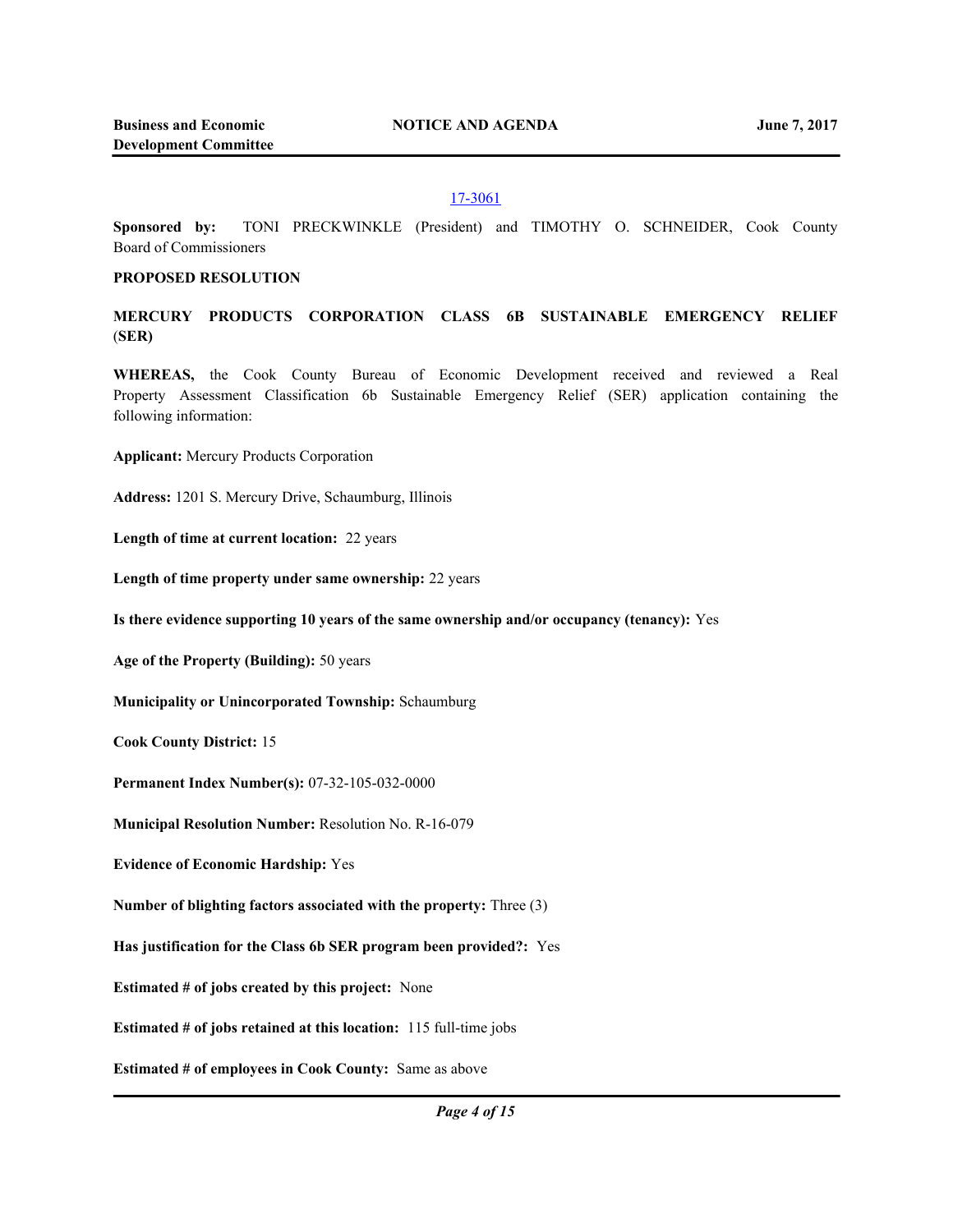#### **Estimated # of construction jobs:** None

**Proposed use of property: Industrial - Manufacturing:** Manufacturing, warehousing and distribution of metal stamping and fabrication parts for the transportations industry.

#### **Living Wage Ordinance Compliance Affidavit Provided:** Yes

**WHEREAS,** the Cook County Board of Commissioners has adopted a Real Property Assessment Classification 6b Sustainable Emergency Relief (SER) that provides an applicant a reduction in the assessment level for a long-term existing industrial enterprise that meets the qualifications of the SER program ; and

**WHEREAS,** the Cook County Classification System for Assessment requires that an applicant under the Class 6b SER program provide evidence justifying their participation in the subject program; and

**WHEREAS,** Class 6b SER requires a resolution by the County Board validating the property for the purpose of the Class 6bSER Program; and

**WHEREAS**, the industrial enterprise that occupies the premises has been at the same location for a minimum of ten years prior to the date of the application for the Class 6b SER Program;

**WHEREAS**, the industrial enterprise that occupies the premises has submitted evidence of economic hardship to the Cook County Bureau of Economic Development supporting a determination that participation in the Class 6b SER Program is necessary for the industrial enterprise to continue its operations at its current location and maintain its staff, and without the Class 6b SER the industrial enterprise would not be economically viable causing the property to be in imminent risk of becoming vacant and unused; and

**WHEREAS**, the applicant is not receiving another Cook County Property Tax Incentive for the same property; and

**WHEREAS,** the municipality states the Class 6b SER is necessary for the industrial enterprise to maintain is operations on this specific real estate. The municipal resolution cites the qualifications of this property to meet the definition of the Class 6b SER program; and

**WHEREAS,** industrial real estate is normally assessed at 25% of its market value, qualifying industrial real estate eligible for the Class 6b SER can receive a significant reduction in the level of assessment from the date that the application is approved by the Cook County Assessor. Properties receiving Class 6b SER will be assessed at 10% of the market value for 10 years, 15% for the 11th year and 20% in the 12th year; and

**WHEREAS**, the applicant understand that the Class 6b SER classification is not renewable and also the applicant vacates the specific real estate while the Class 6b SER is in place the designation will terminate and the assessment level will immediately revert back to the 25% assessment level; and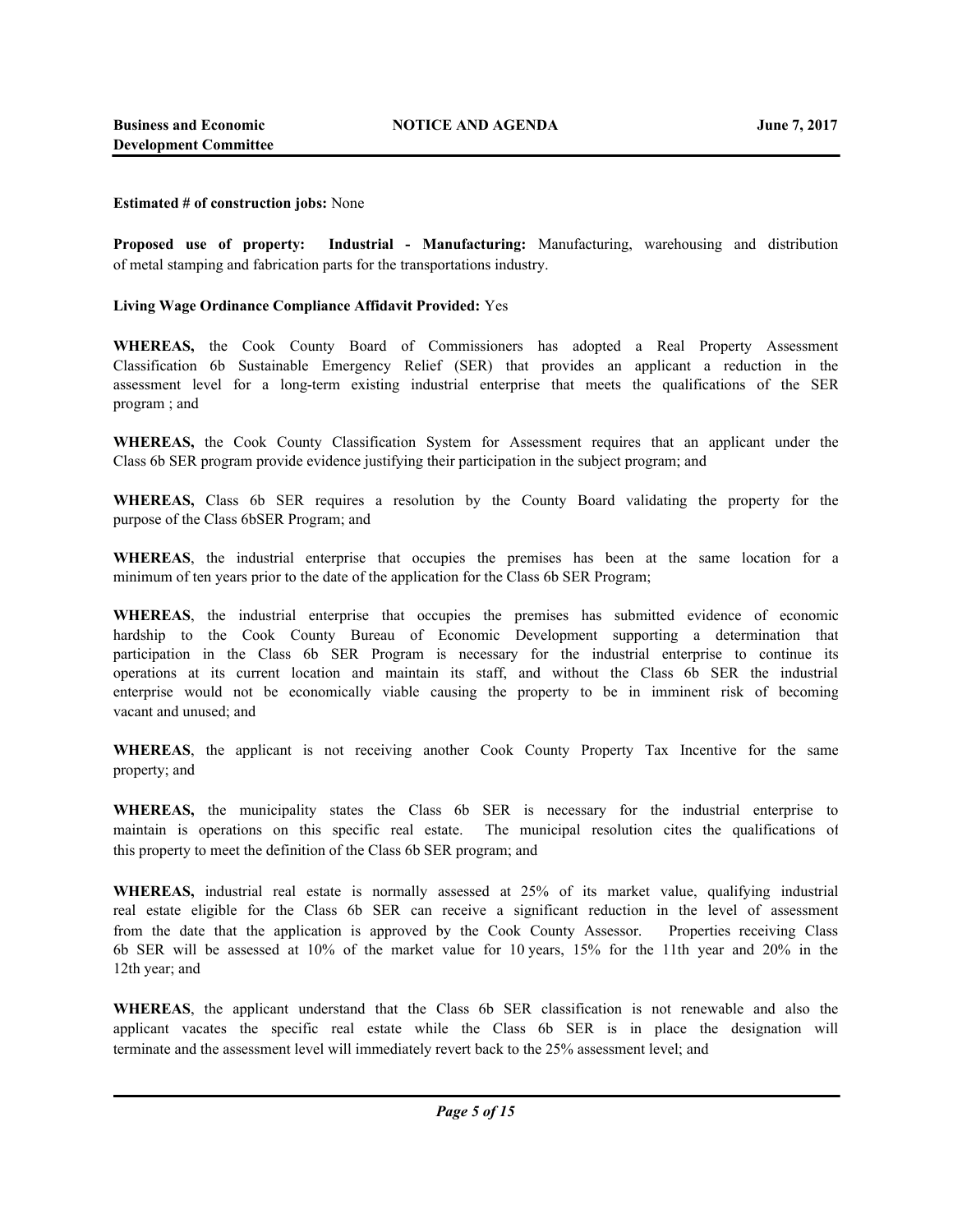**NOW, THEREFORE, BE IT RESOLVED,** by the President and Board of Commissioners of the County of Cook, that the President and Board of Commissioners validate the above-captioned property is meets the requirements of the Class 6bSER Program; and

**BE IT FURTHER RESOLVED,** that the County Clerk is hereby authorized and directed to forward a certified copy of this resolution to the Office of the Cook County Assessor

**Legislative History :** 5/10/17 - Board of Commissioners - refer to the Business and Economic Develop

#### 17-3075

**Sponsored by:** TONI PRECKWINKLE (President) and DEBORAH SIMS, Cook County Board of **Commissioners** 

#### **PROPOSED RESOLUTION**

#### **HD HOSPITALITY INC. CLASS 8 PROPERTY TAX INCENTIVE REQUEST**

**WHEREAS,** the Cook County Bureau of Economic Development received and reviewed a Real Property Assessment Classification 8 application containing the following information:

**Applicant:** HD Hospitality Inc.

**Address:** 4375 Frontage Road, Oak Forest, Illinois

**Municipality or Unincorporated Township:** Village of Oak Forest

**Cook County District:** 5th

**Permanent Index Number:** 28-22-404-020-0000, 28-22-404-021-0000 & 28-22-404-022-0000

**Municipal Resolution Number:** Resolution Number 2016-09-0295R

**Number of month property vacant/abandoned:** Seven (7) days vacant

**Special circumstances justification requested:** Yes

**Estimated Number of jobs created by this project:** Eight (8) full-time jobs

**Estimated Number of jobs retained at this location:** 10 full-time jobs

**Estimated Number of employees in Cook County:** None

**Estimated Number of construction jobs:** two (2) to five (5) jobs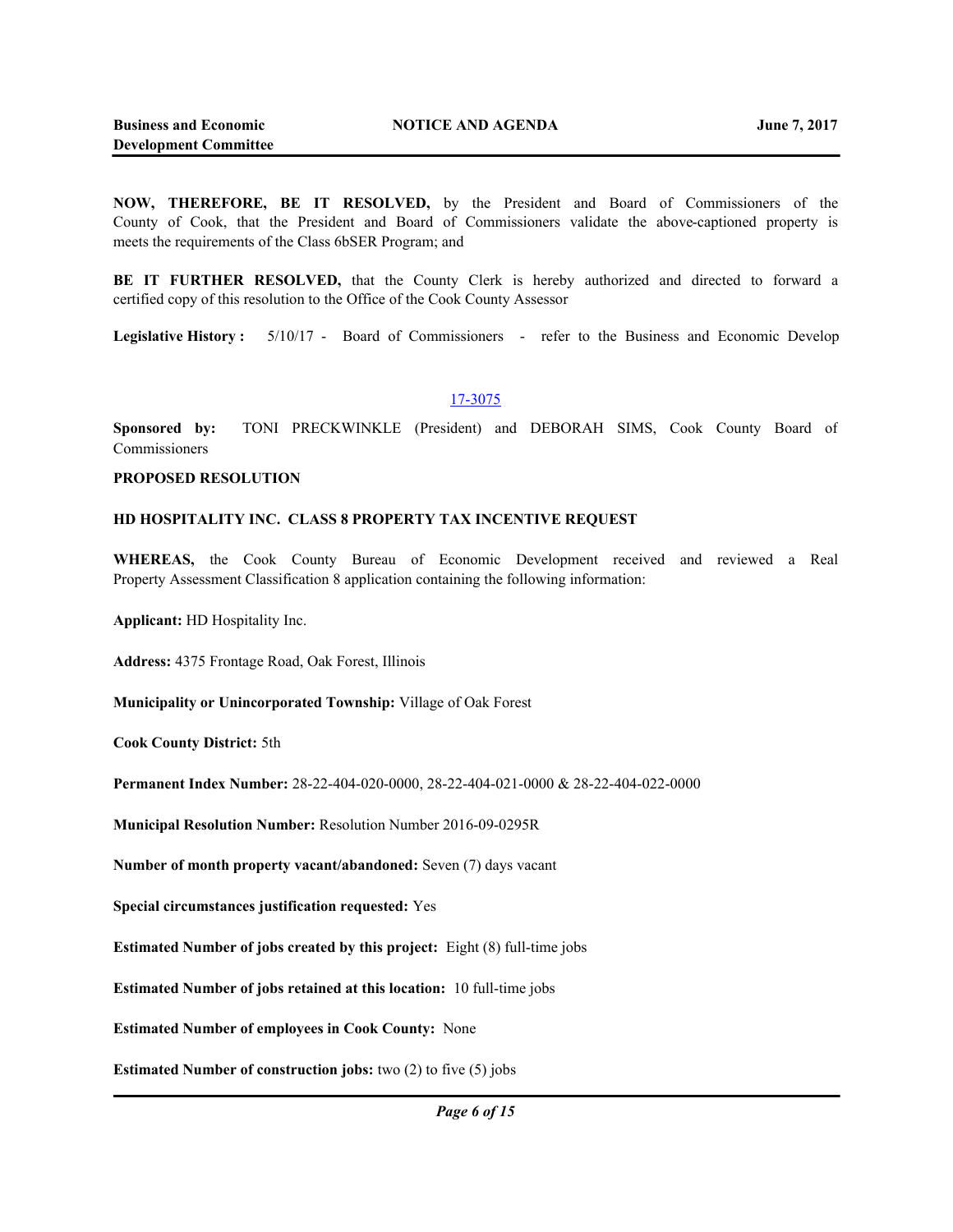**Proposed use of property:** Commercial use 59-key hotel space

**Living Wage Ordinance Compliance Affidavit Provided:** No, not applicable

**WHEREAS,** the Cook County Board of Commissioners has adopted a Real Property Assessment Classification 8 that provides an applicant a reduction in the assessment level for an abandoned commercial facility; and

**WHEREAS,** the Cook County Classification System for Assessment defines abandoned property as buildings and other structures that, after having been vacant and unused for at least 24 continuous months, have been purchased for value by a purchaser in whom the seller has no direct financial interest; and

**WHEREAS,** in the instance where the property does not meet the definition of abandoned property, the municipality or the Board of Commissioners, may determine that special circumstances may exist that justify finding that the property is abandoned for purpose of Class 8; and

**WHEREAS,** in the case of abandonment of less than 24 months and purchase for value, by a purchaser in whom the seller has no direct financial interest, the County may determine that special circumstances justify finding the property is deemed abandoned; and

**WHEREAS,** Class 8 requires the validation by the County Board of the shortened period of qualifying abandonment in cases where the facility has been abandoned for less than 24 consecutive months upon purchase for value; and

**WHEREAS,** the municipality states the Class 8 is necessary for development to occur on this specific real estate. The municipal resolution cites the qualifications of this property to meet the definition of abandoned with special circumstances; and

**WHEREAS;** commercial real estate is normally assessed at 25% of its market value, qualifying commercial real estate eligible for the Class 8 can receive a significant reduction in the level of assessment from the date that new construction or rehabilitation has been completed, or in the case of abandoned property from the date of substantial re-occupancy. Properties receiving Class 8 will be assessed at 10% of the market value for 10 years, 15% for the 11th year and 20% in the 12th year; and

**NOW, THEREFORE, BE IT RESOLVED,** by the President and Board of Commissioners of the County of Cook, that the President and Board of Commissioners validate the above-captioned property is deemed abandoned with special circumstances under the Class 8; and

**BE IT FURTHER RESOLVED,** that the County Clerk is hereby authorized and directed to forward a certified copy of this resolution to the Office of the Cook County Assessor

**Legislative History :** 5/10/17 - Board of Commissioners - refer to the Business and Economic Develop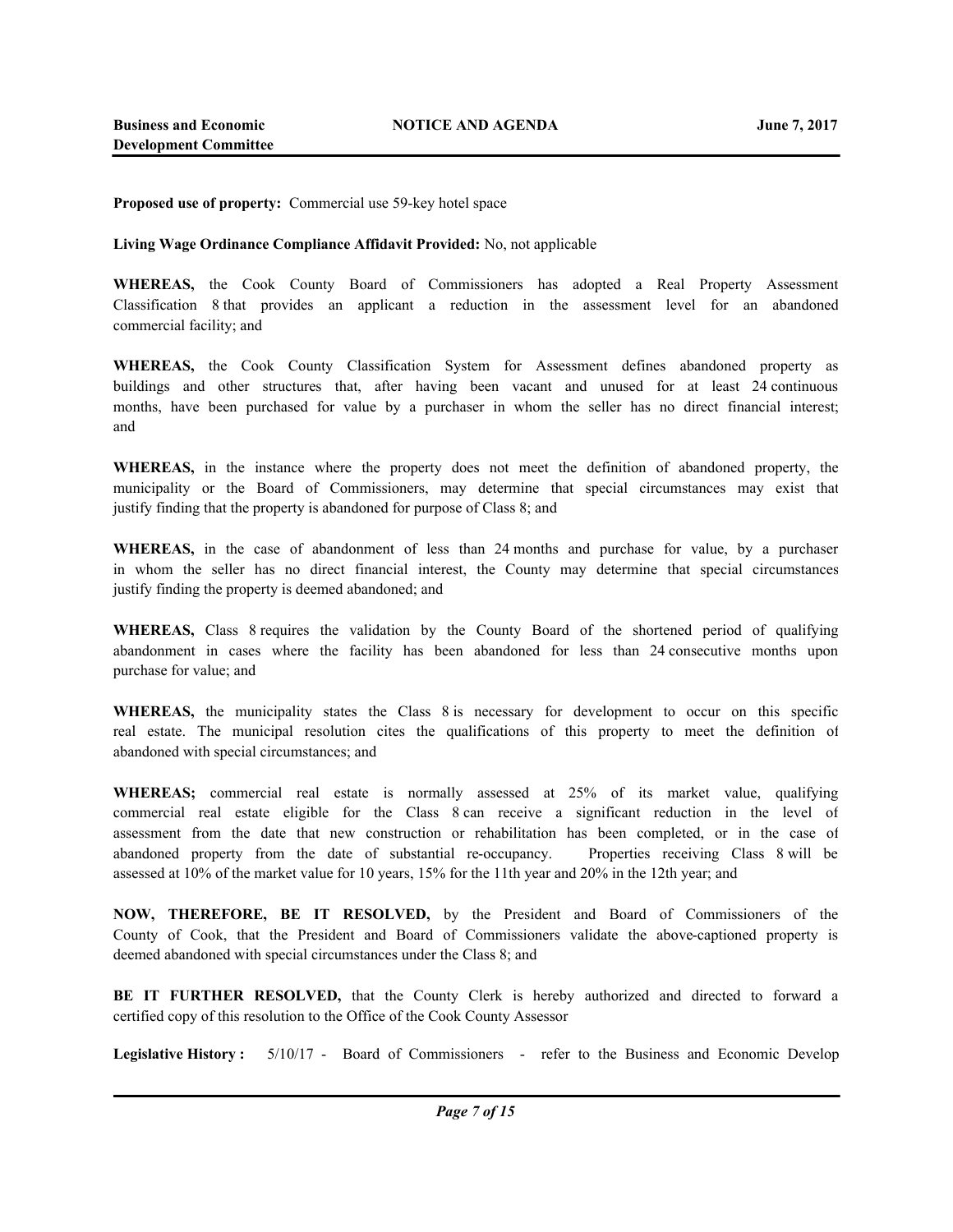### 17-3082

**Sponsored by:** TONI PRECKWINKLE (President) and TIMOTHY O. SCHNEIDER, Cook County Board of Commissioners

### **PROPOSED RESOLUTION**

**HALLMARK INDUSTRIES INC. OR ITS ASSIGNEE 6B PROPERTY TAX INCENTIVE REQUEST** 

**WHEREAS,** the Cook County Bureau of Economic Development received and reviewed a Real Property Assessment Classification 6b application containing the following information:

**Applicant:** Hallmark Industries Inc. or its Assignee

**Address:** 411 East North Avenue, Streamwood, Illinois 60107

**Municipality or Unincorporated Township:** Streamwood

**Cook County District:** 15

**Permanent Index Number:** (1) PIN: 06-35-400-045-0000

**Municipal Resolution Number:** Resolution 2017-19 approved April 6, 2017

**Number of month property vacant/abandoned:** 2 months

**Special circumstances justification requested:** Yes

**Estimated Number of jobs created by this project:** 2 full-time, 0 part-time

**Estimated Number of jobs retained at this location:** 4 full-time, 0 part-time

**Estimated Number of employees in Cook County:** 4 full-time, 0 part-time

**Estimated Number of construction jobs:** N/A

**Proposed use of property:** Industrial-warehousing and distribution

**Living Wage Ordinance Compliance Affidavit Provided:** Yes

**WHEREAS,** the Cook County Board of Commissioners has adopted a Real Property Assessment Classification 6b that provides an applicant a reduction in the assessment level for an abandoned industrial facility; and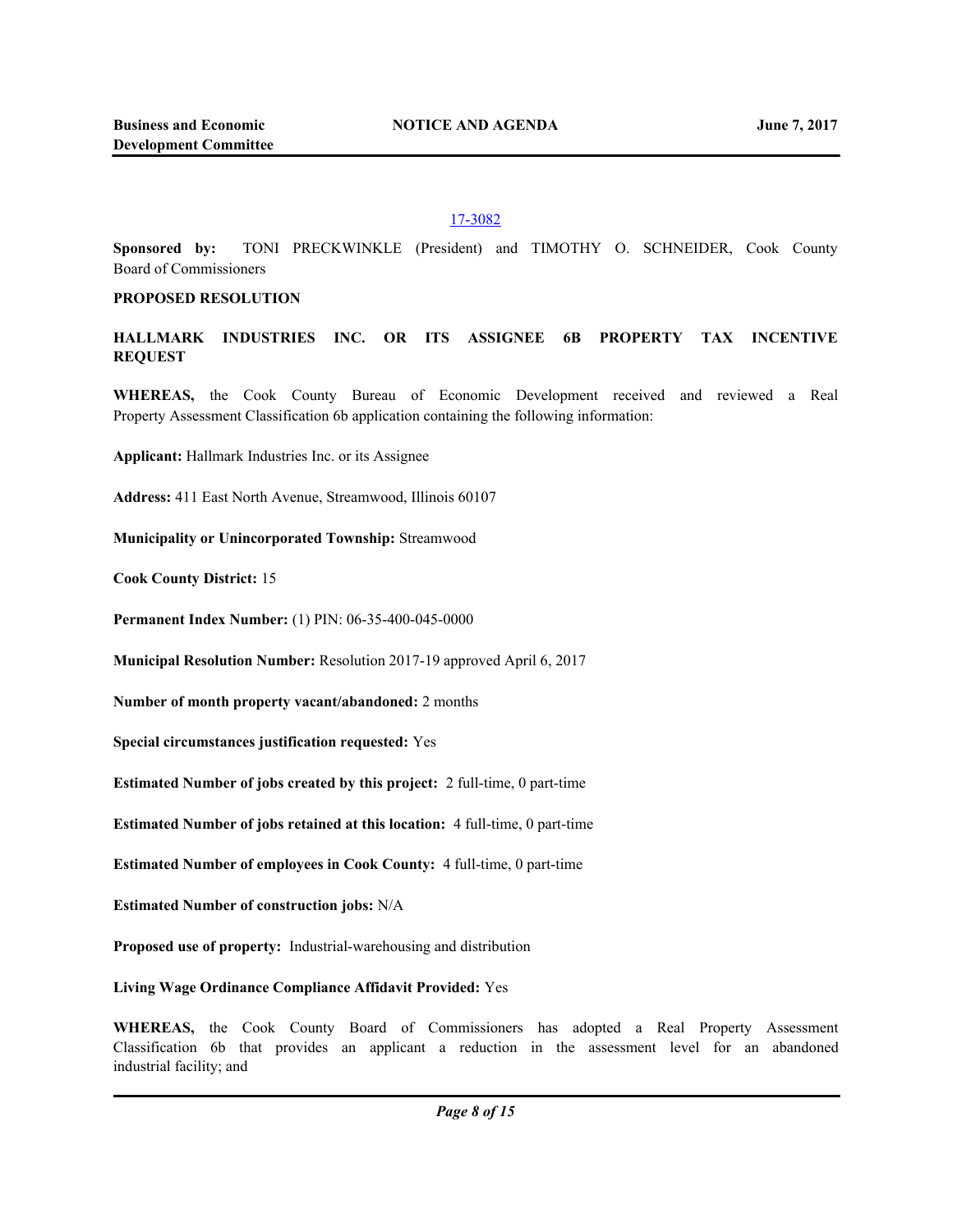**WHEREAS,** the Cook County Classification System for Assessment defines abandoned property as buildings and other structures that, after having been vacant and unused for at least 24 continuous months, have been purchased for value by a purchaser in whom the seller has no direct financial interest; and

**WHEREAS,** in the instance where the property does not meet the definition of abandoned property, the municipality or the Board of Commissioners, may determine that special circumstances may exist that justify finding that the property is abandoned for purpose of Class 6b; and

**WHEREAS,** in the case of abandonment of less than 24 months and purchase for value, by a purchaser in whom the seller has no direct financial interest, the County may determine that special circumstances justify finding the property is deemed abandoned; and

**WHEREAS,** Class 6b requires the validation by the County Board of the shortened period of qualifying abandonment in cases where the facility has been abandoned for less than 24 consecutive months upon purchase for value; and

**WHEREAS,** the municipality states the Class 6b is necessary for development to occur on this specific real estate. The municipal resolution cites the qualifications of this property to meet the definition of abandoned with special circumstances; and

**WHEREAS,** industrial real estate is normally assessed at 25% of its market value, qualifying industrial real estate eligible for the Class 6b can receive a significant reduction in the level of assessment from the date that new construction or rehabilitation has been completed, or in the case of abandoned property from the date of substantial re-occupancy. Properties receiving Class 6b will be assessed at 10% of the market value for 10 years, 15% for the 11th year and 20% in the 12th year; and

**NOW, THEREFORE, BE IT RESOLVED,** by the President and Board of Commissioners of the County of Cook, that the President and Board of Commissioners validate the above-captioned property is deemed abandoned with special circumstances under the Class 6b; and

**BE IT FURTHER RESOLVED,** that the County Clerk is hereby authorized and directed to forward a certified copy of this resolution to the Office of the Cook County Assessor

**Legislative History :** 5/10/17 - Board of Commissioners - refer to the Business and Economic Develop

### 17-3087

**Sponsored by:** TONI PRECKWINKLE (President) and EDWARD M. MOODY, Cook County Board of Commissioners

### **PROPOSED RESOLUTION**

# **FLEET PARK LLC CLASS 8 PROPERTY TAX INCENTIVE REQUEST**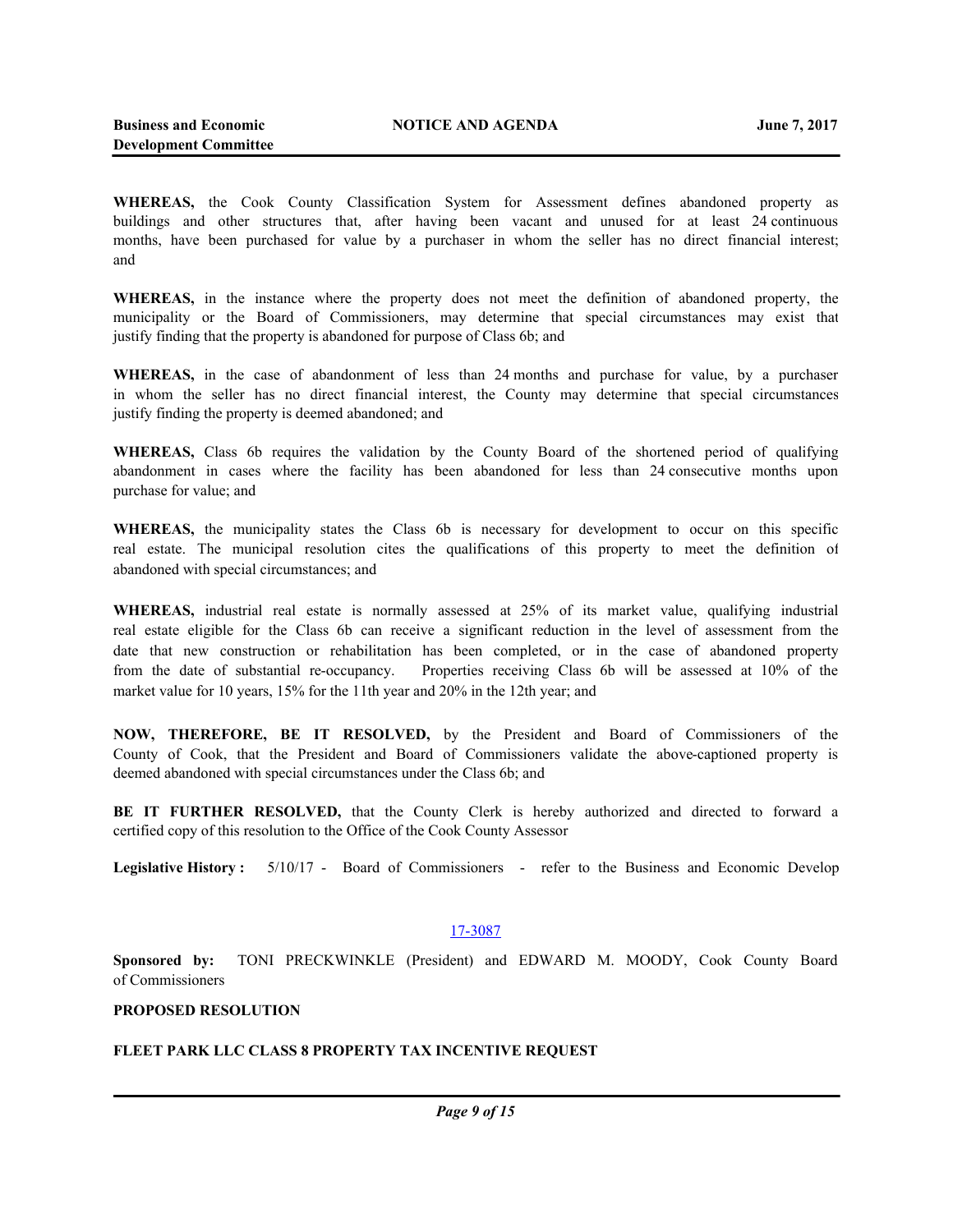**WHEREAS,** the Cook County Bureau of Economic Development received and reviewed a Real Property Assessment Classification 8 application containing the following information:

**Applicant:** Fleet Park LLC

**Address:** 16901 Van Dam Road, South Holland, Illinois

**Municipality or Unincorporated Township:** Village of South Holland

**Cook County District:** 6th

**Permanent Index Number:** 29-23-401-078-0000

**Municipal Resolution Number:** Resolution approved December 5, 2016

**Number of month property vacant/abandoned:** 14 months vacant

**Special circumstances justification requested:** Yes

**Estimated Number of jobs created by this project:** Three (3) to Five full-time jobs

**Estimated Number of jobs retained at this location:** To be determined

**Estimated Number of employees in Cook County:** 50 full-time jobs

**Estimated Number of construction jobs:** 50 full-time jobs

**Proposed use of property:** Industrial site logistic services, trailer repair and truck storage

**Living Wage Ordinance Compliance Affidavit Provided:** Yes

**WHEREAS,** the Cook County Board of Commissioners has adopted a Real Property Assessment Classification 8 that provides an applicant a reduction in the assessment level for an abandoned commercial facility; and

**WHEREAS,** the Cook County Classification System for Assessment defines abandoned property as buildings and other structures that, after having been vacant and unused for at least 24 continuous months, have been purchased for value by a purchaser in whom the seller has no direct financial interest; and

**WHEREAS,** in the instance where the property does not meet the definition of abandoned property, the municipality or the Board of Commissioners, may determine that special circumstances may exist that justify finding that the property is abandoned for purpose of Class 8; and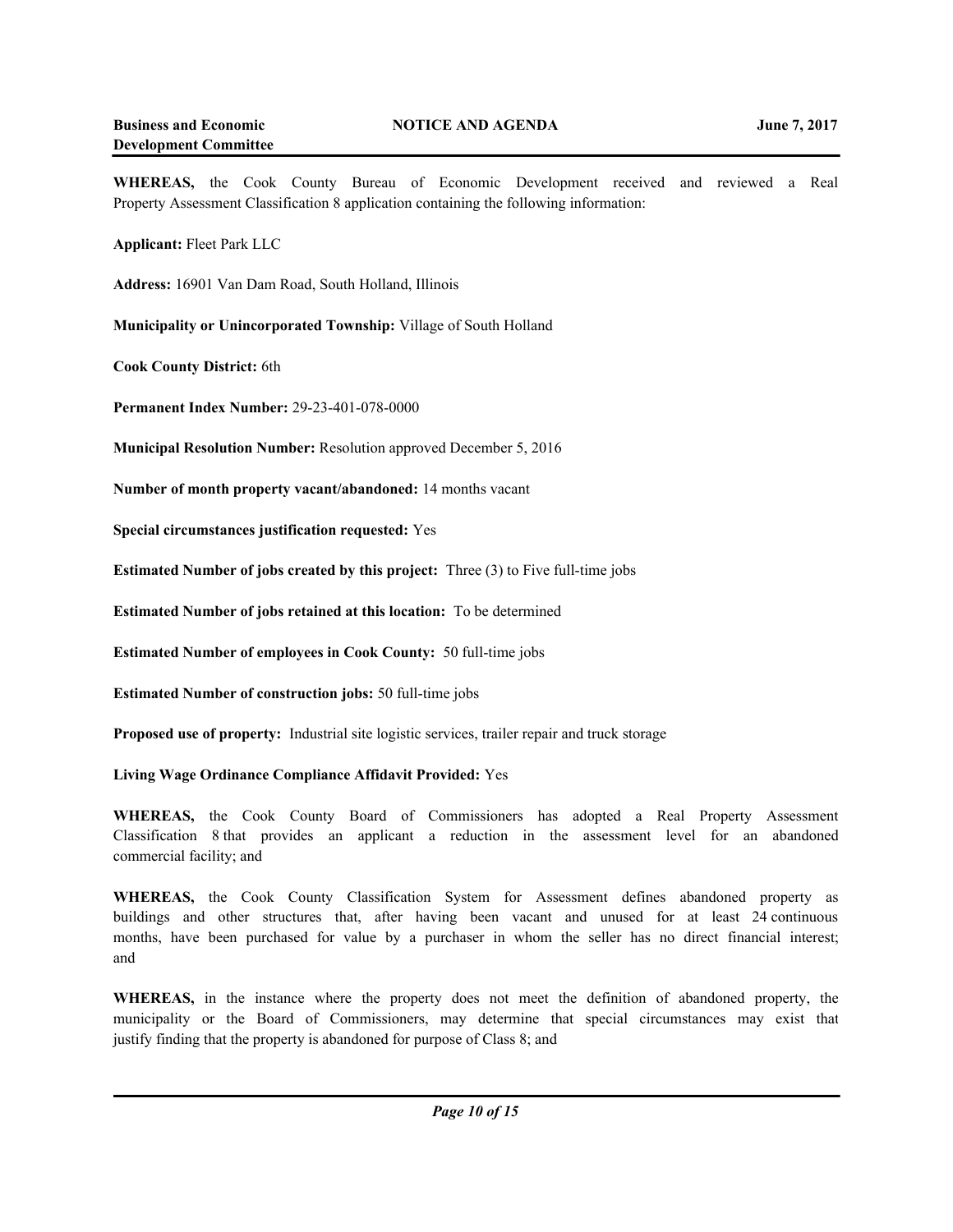**WHEREAS,** in the case of abandonment of less than 24 months and purchase for value, by a purchaser in whom the seller has no direct financial interest, the County may determine that special circumstances justify finding the property is deemed abandoned; and

**WHEREAS,** Class 8 requires the validation by the County Board of the shortened period of qualifying abandonment in cases where the facility has been abandoned for less than 24 consecutive months upon purchase for value; and

**WHEREAS,** the municipality states the Class 8 is necessary for development to occur on this specific real estate. The municipal resolution cites the qualifications of this property to meet the definition of abandoned with special circumstances; and

**WHEREAS;** commercial real estate is normally assessed at 25% of its market value, qualifying commercial real estate eligible for the Class 8 can receive a significant reduction in the level of assessment from the date that new construction or rehabilitation has been completed, or in the case of abandoned property from the date of substantial re-occupancy. Properties receiving Class 8 will be assessed at 10% of the market value for 10 years, 15% for the 11th year and 20% in the 12th year; and

**NOW, THEREFORE, BE IT RESOLVED,** by the President and Board of Commissioners of the County of Cook, that the President and Board of Commissioners validate the above-captioned property is deemed abandoned with special circumstances under the Class 8; and

**BE IT FURTHER RESOLVED,** that the County Clerk is hereby authorized and directed to forward a certified copy of this resolution to the Office of the Cook County Assessor

**Legislative History :** 5/10/17 - Board of Commissioners - refer to the Business and Economic Develop

#### 17-3106

**Sponsored by:** TONI PRECKWINKLE (President), Cook County Board of Commissioners

#### **PROPOSED RESOLUTION**

# **ACCEPTING A GRANT FROM THE ILLINOIS HOUSING DEVELOPMENT AUTHORITY'S ABANDONED RESIDENTIAL PROPERTY MUNICIPAL RELIEF PROGRAM**

**WHEREAS**, Cook County (the "Sponsor") has been awarded a grant (the "Grant") in the amount of \$250,000.00 from the Illinois Housing Development Authority (the "Authority"), program administrator of the Abandoned Residential Property Municipal Relief Program (the "Program"), as that Program is authorized by Section 7.31 of the Illinois Housing Development Act, 20 ILCS 3805/1 et seq. and the rules promulgated under the Act codified at 47 Ill. Adm. Code 381, as may be amended from time to time; and

**NOW, THEREFORE, BE IT RESOLVED**, that the Sponsor shall enter into the Agreement with the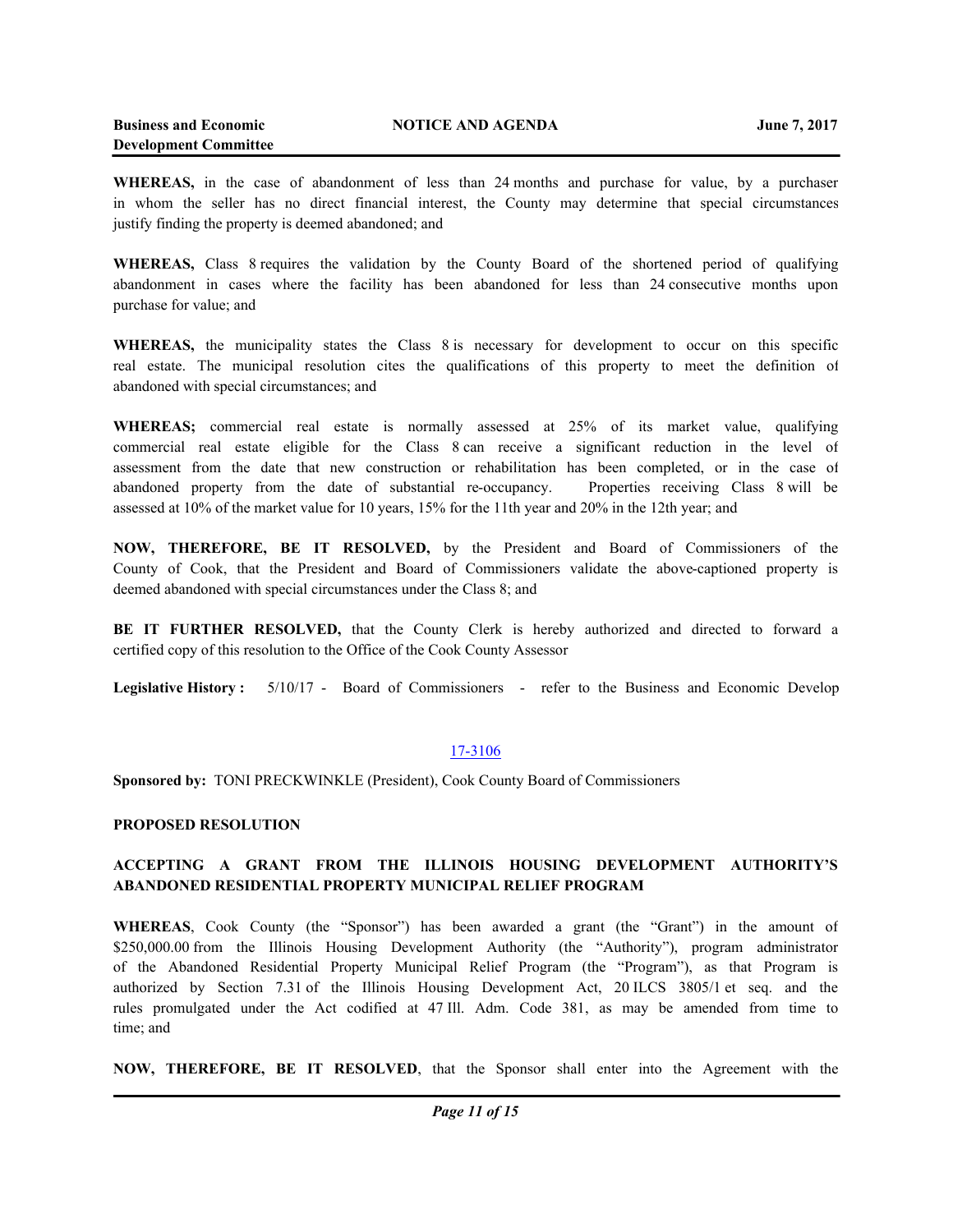Authority wherein the Authority agrees to make the Grant to the Sponsor, which shall be used by the Sponsor to assist with the maintenance and demolition of abandoned properties within the Sponsor's area, all in accordance with the terms and conditions set forth in the Agreement; and

**BE IT FURTHER RESOLVED**, that the President of the Sponsor or his or her designee and the County Clerk of the Sponsor are hereby authorized and empowered to execute and deliver in the name of or on behalf of the Sponsor the Agreement and any and all amendments, modifications and supplements thereto, and to execute and deliver such additional documents, instruments and certificates, as may be necessary or desirable for the Sponsor to perform its obligations under the Agreement; and

**BE IT FURTHER RESOLVED**, that the President of the Sponsor or his or her designee and the County Clerk be and hereby are authorized and directed to take such additional actions, to make further determinations, to pay such costs and to execute and deliver such additional instruments (including any amendments, Agreements or supplements) as he or she deems necessary or appropriate to carry into effect the foregoing resolutions; and

**BE IT FURTHER RESOLVED**, that the Sponsor hereby ratifies, authorizes and confirms and approves all documents and instruments executed in connection with the Grant and the Agreement, including those acts taken prior to the date hereof.

**Legislative History :** 5/10/17 - Board of Commissioners - approve

#### 17-3127

**Sponsored by:** TONI PRECKWINKLE (President) and JESÚS G. GARCÍA, Cook County Board of **Commissioners** 

#### **PROPOSED ORDINANCE AMENDMENT**

#### **AMENDMENT TO TAX INCENTIVE ORDINANCE**

**BE IT ORDAINED,** by the Cook County Board of Commissioners, that Chapter 74 Taxation, Article II Real Property Taxation, Division 2. - Classification System For Assessment, Sec. 74-71, of the Cook County Code is hereby amended as follows:

### **Sec. 74-71**

#### **(a) Living wage requirement.**

(1) Unless expressly waived by the County Board, any Employer occupying a property that receives a property tax incentive for Class 6b industrial property, Class 8 industrial property, or Class 9 multifamily residential property shall pay not less than the Living Wage, as defined in the Cook County Procurement Code (*Cook ,/County, Ill., Code, Ch. 34, Art. IV, Div. 1 § 34-121*), to each of its onsite Employees, unless such Employees' Wages are governed by Federal or State prevailing wage law. For purposes of this Section, the term "Employee" shall mean an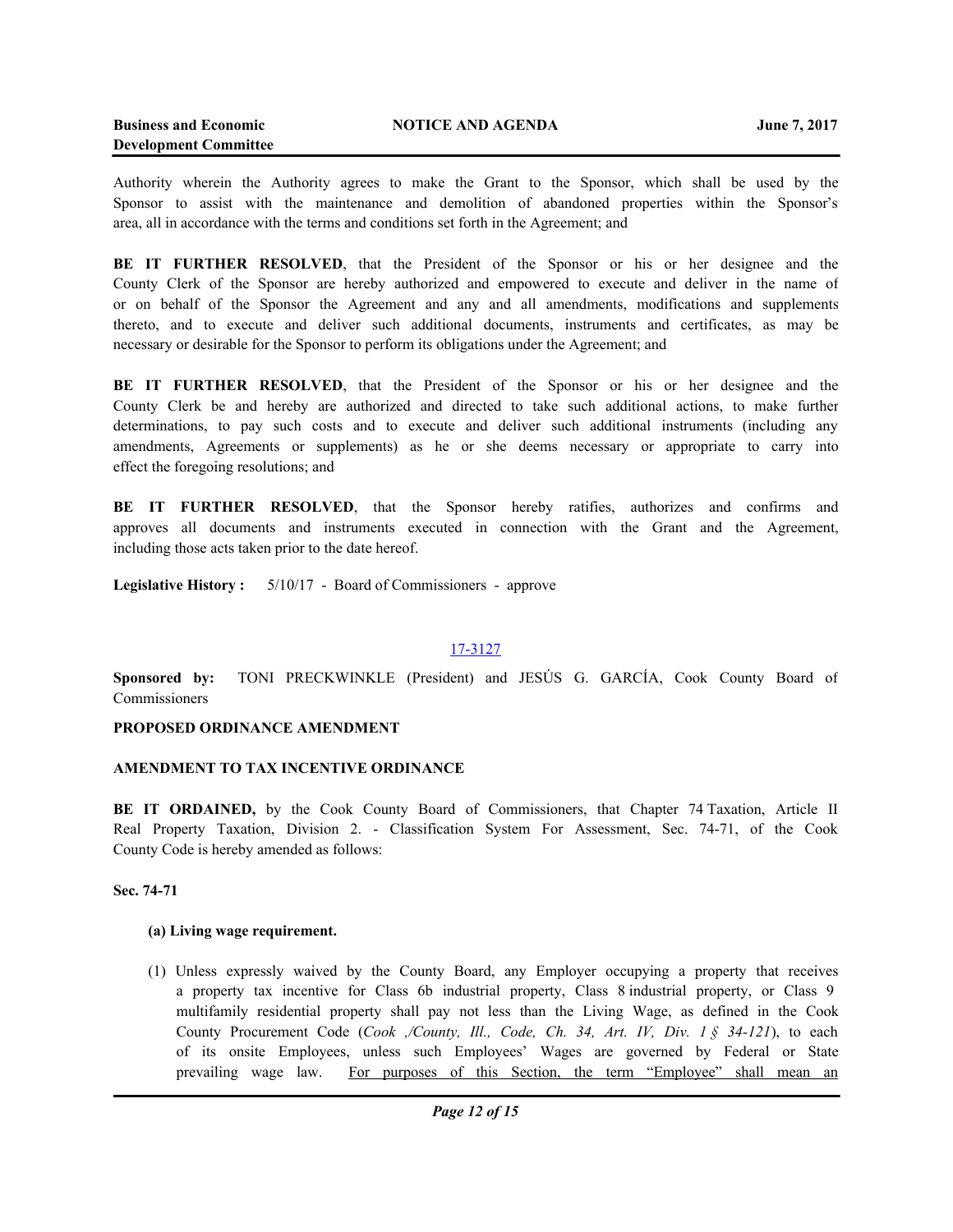employee who performs duties or services for an Employer on average at least 30 hours per week in any two week period for which the Employee is paid; "hours per week" shall mean hours for which an employee is paid or is entitled to payment by the Employer for a period of time during which no duties are performed by the Employee due to vacation, holiday, illness, incapacity, jury duty, military duty or approved leave of absence.

- (2) On and after July 1, 2020, the owner of any property that receives a property tax incentive shall notify all Employers who occupy such property as lessees of the requirements of this Section. Upon commencement of a lease, on or after July 1, 2020, of a property that receives a property tax incentive, any new lessee shall be required to submit to the municipality or the Cook County Board, as the case may be, an affidavit stating that such lessee is paying a Living Wage to its Employees in compliance with this Section. Notwithstanding anything herein to the contrary, the requirements of this Section shall not apply to an Employer who was a lessee and not an owner-occupant of a property that receives a property tax incentive prior to July 1, 2020.
- (23) This Section shall not apply to Employers that are not-for-profit organizations or funded by Federal grants or Federal loans or Employers who are lessees but are not owners of a property that receives a property tax incentive prior to adoption of this amended Ordinance. Further, this Section shall not apply to Employers who can demonstrate to the County Board that compliance with the requirements of this Section would cause such Employer to be in violation of the terms of a collective bargaining agreement between the Employer and a labor union.
	- (4) Every Employer required to pay the Living Wage shall notify its Employees of the Living Wage requirement and shall notify all of its Employees annually of any adjustment to the Living Wage. In addition, the Employer shall notify its Employees that if any Employee contends that the Employer is not paying a Living Wage or has otherwise violated this section, that Employee may file a complaint with the Cook County Commission on Human Rights ("Commission").The Commission shall investigate alleged violations of the Living Wage Ordinance and is authorized to adopt regulations for the proper administration and enforcement of its provisions. If at the conclusion of the Commission's investigation, the Commission finds that the Employer has violated this section, it shall (1) in the case of an Employer receiving a property tax incentive, notify the Assessor; or (2) in the case of a Contractor or a subcontractor required to pay the Living Wage, notify the CPO, who shall exercise such remedies as are in the best interest of the County, including ordering the Employer to pay back pay and penalties, as provided in this section.
- (35) If an Employer is found to be in violation of this section, such Employer may be required to pay back pay to each affected Employee, and may also be fined by the County up to \$100.00 for each affected Employee for each day paid at less than the Living Wage. Such penalties will not be imposed on any Person except after a hearing (*Cook County, Ill., Code, Ch. 2, Art. IX*). Further, if an Employer is found to be in violation of this section, the property tax incentive for this property is subject to revocation.
- (46) If an Employer is found to have retaliated against an affected Employee, the Employer's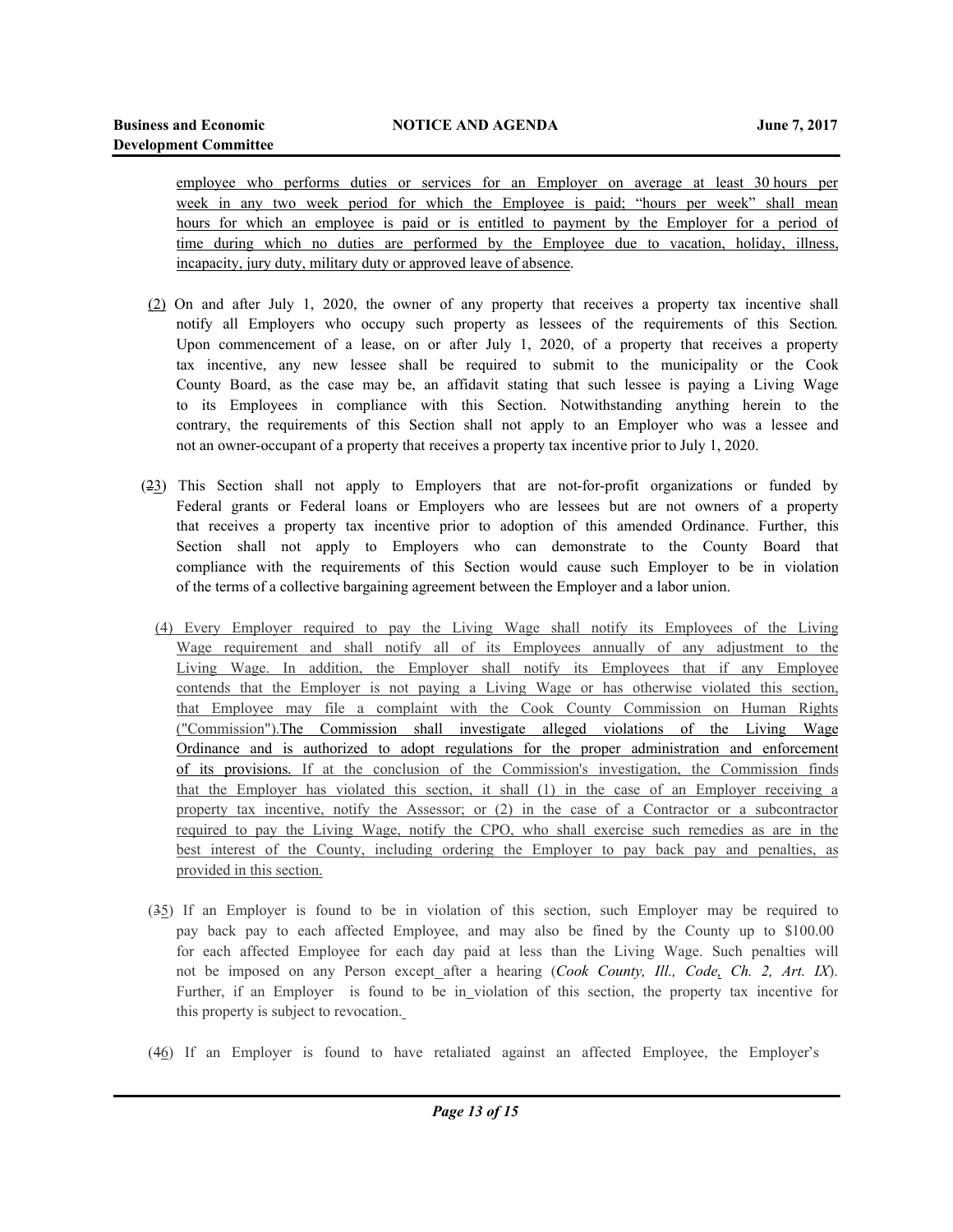property tax incentive may be terminated unless such Employer appropriately reinstates or compensates such Employee.

# (57) For the purposes of this Section:

Property tax incentive means a reduction in the assessment level as set forth in Division 2 of this Article for Class 6b industrial property, Class 8 industrial property, or Class 9 multifamily residential property. "Property tax incentive" shall not include a Class 9 designation granted to supportive living facilities, which establish an alternative to nursing home care for low income older persons and persons with disabilities under Medicaid and which are certified by the State Department of Public Aid pursuant to Division 2 of this Article; and

Sales tax means the Retailer's Occupation Tax, the Service Occupation Tax and/or the Use Tax.

(68) *Living Wage Affidavit*

Every municipality or the Cook County Board that provides a Resolution or Ordinance or authorized officer letter, as the case may be, to an applicant for a Class 6b industrial property or a Class 8 industrial property tax incentive shall maintain in its files and records documentation that such municipality or the County Board received and filed the Living Wage Affidavit submitted by the owner or lessee of such property stating that such owner or lessee is paying a Living Wage to its Employees in compliance with this Section. Further, an applicant or lessee of a Class 9 multifamily residential property tax incentive shall provide the municipality or the Cook County Board, as the case may be, a Living Wage Affidavit which shall be maintained by such municipality or the Cook County Board in its files and records.

# **(b) State or Federal Laws.**

- (1) Except where a Person has requested an exception from the Assessor and the County Board expressly finds that granting the exception is in the best interest of the County, such Person including any Substantial Owner (as defined in *Cook County, Ill., Code, Ch. 34, Art. V § 34- 367*) shall be ineligible to receive any property tax incentive noted in Division 2 of this Article if, during the five-year period prior to the date of the application, such Person or Substantial Owner (as defined in *Cook County, Ill., Code, Ch. 34, Art. V § 34-367)* admitted guilt or liability or has been adjudicated guilty or liable in any judicial or administrative proceeding of committing a repeated or willful violation of the Illinois Wage Payment and Collection Act, 820 ILCS 115/1 et seq., the Illinois Minimum Wage Act, 820 ILCS 105/1 et seq., the Illinois Worker Adjustment and Retraining Notification Act, 820 ILCS 65/1 et seq., the Worker Adjustment and Retraining Notification Act, 29 U.S.C. 2101 et seq., the Employee Classification Act, 820 ILCS 185/1 et seq., the Fair Labor Standards Act of 1938, 29 U.S.C. 201, et seq., or any comparable state statute or regulation of any state, which governs the payment of wages.
- (2) The Assessor shall obtain an affidavit or certification from every Person and Substantial Owner (as defined in *Cook County, Ill., Code, Ch. 34, Art. V § 34--367)* who seeks a property tax